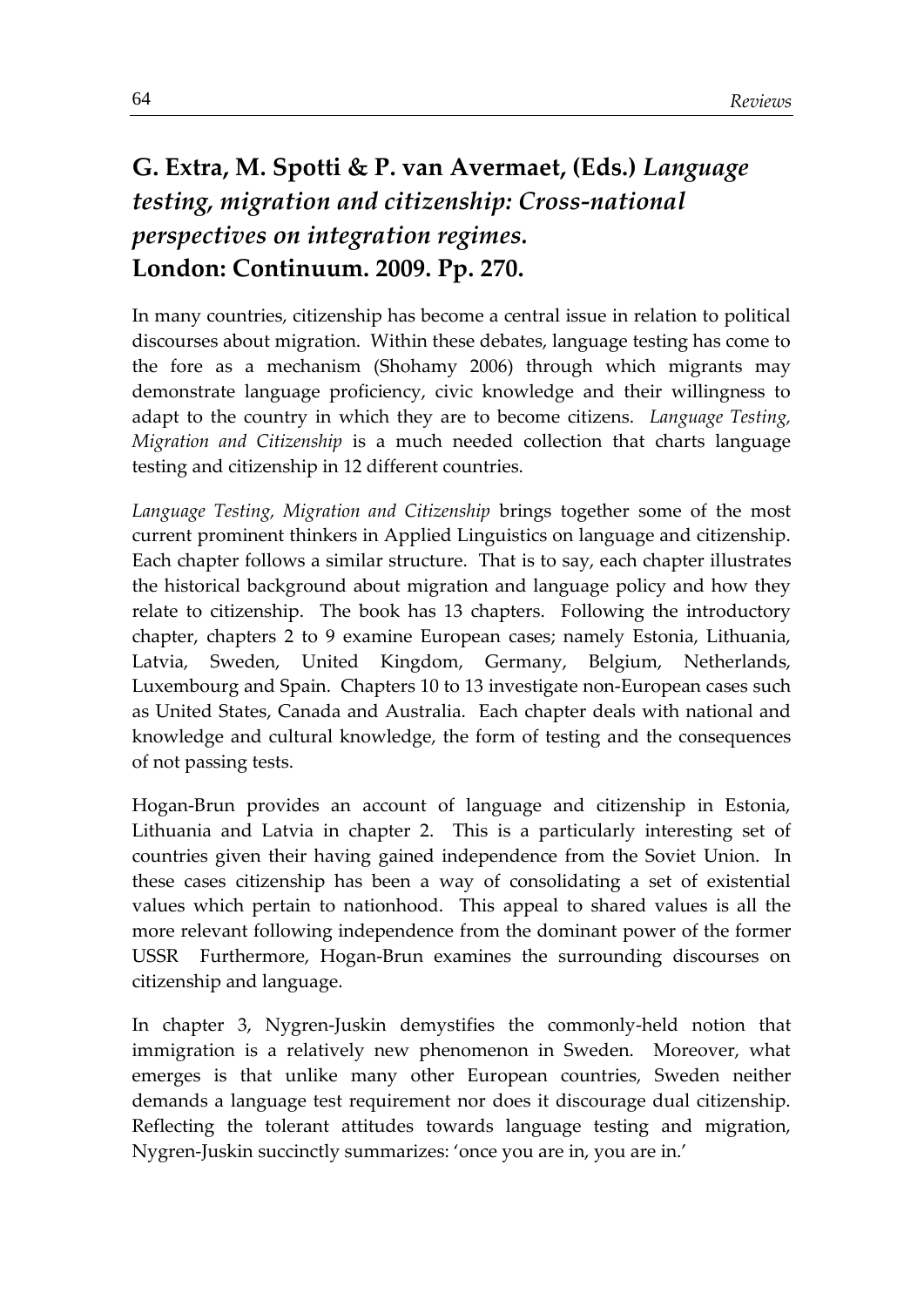Blackledge draws upon his expertise in Critical Discourse Analysis in chapter 4 with an examination of British political discourse surrounding citizenship. Blackledge is further informed by the work of Makoni and Pennycook in 'disinventing' the notion of language and nation. Such delinking from traditional ideas around hermetically-sealed languages permits a view that citizenship literature reflects an 'invented' notion through a 'convenient fiction.'

Germany provides the setting for chapter 5 (Stevenson & Schanze). The unification of East and West Germany is the starting point as German language becomes a key point in unifying the nation. As discourses involving security and integration change over time, new attitudes to language policy develop. This in turn means that new demands are placed on migrants.

The issue of language deficiency is revisited in the case of Belgium in chapter 6 (van Avermaet & Gysen). Debates on language proficiency vary. For example, French speaking parts of Belgium have no language condition for integration. In contrast, in Flanders language is considered essential for integration. This selectivity of argument between not only whether language is essential at all as well as which languages migrants possess as part of their linguistic repertoire flavours the nature of language debates in Belgium.

Chapter 7 investigates the Netherlands. Extra and Spotti note the harsh undertone of political discourse in the Netherlands which has changed the once liberal perception of the country. There are three stages within the Dutch testing regime: (1) admission (*toelating*), (2) integration (*inburgering*), and (3) citizenship (*naturelisatie*). Extra and Spotti pose pertinent questions in raising concerns over the accountability of testers involved in such regimes. This leaves much to ponder for testers and the field of testing.

Luxembourg has the highest percentage of foreign residents in the EU and has traditionally been multilingual. According to Horner in Chapter 8, Luxembourg is ascribing to a one nation-one language ideology. Horner uses language ideology debates to move the analysis beyond technical aspects of testing to opening up a discursive space which brings to light the inherent tensions involved in a one language-one nation debate in a trilingual country.

Spain, a country which has historically grappled with managing national languages and languages of the autonomous regions, is the subject of chapter 9 by Vigers and Mar-Molinero. Given such a contentious linguistic history, the Government has shown a reticence to engage in knowledge of language/culture requirements for residence/nationality.

Chapter 10 is the first to illustrate an example from outside of Europe. Gales analyzes the US example. This is a curious case given that English is not an official language yet there exists a language requirement in demonstrating a